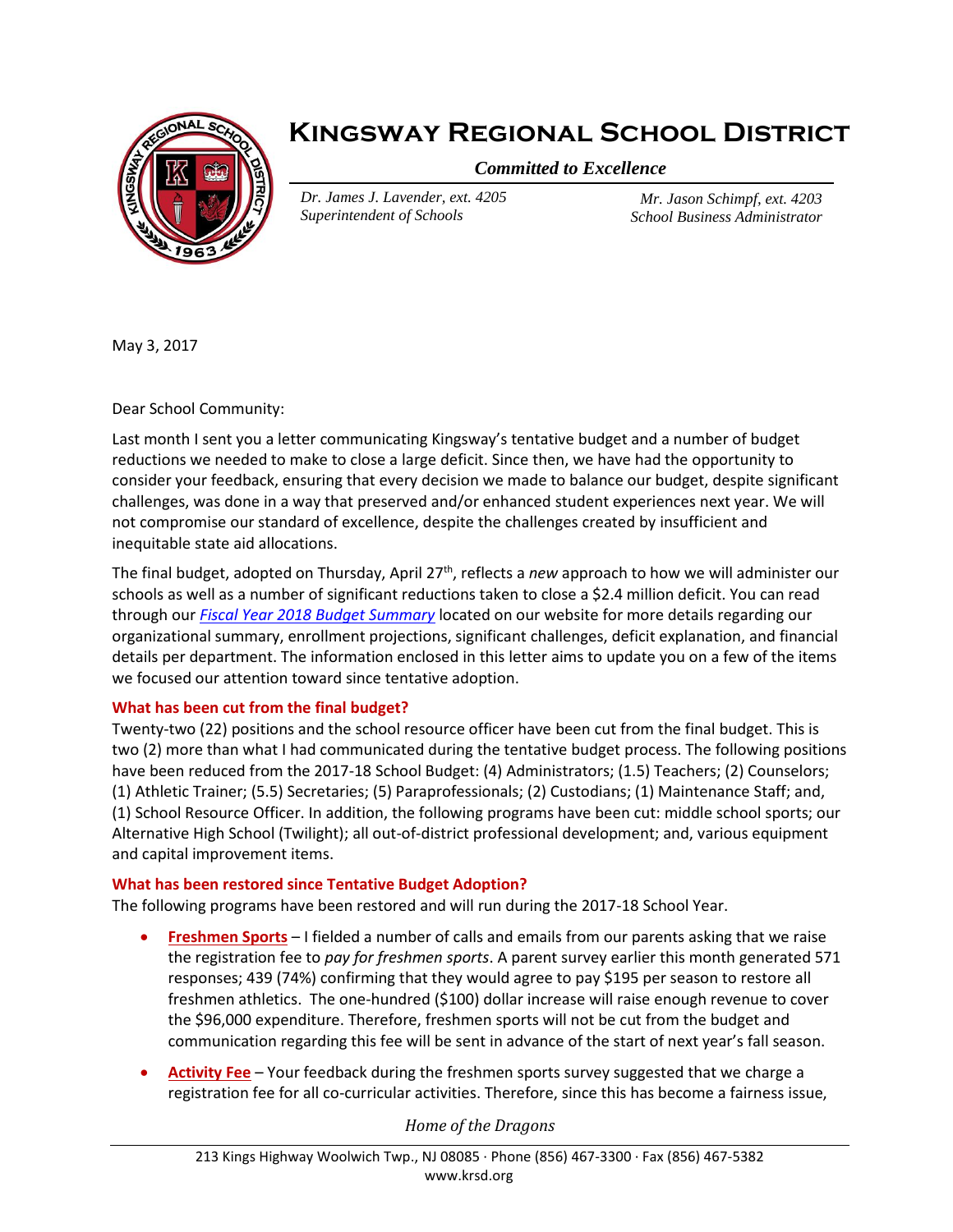we will be amending Policy 2436 to include a ninety-five (\$95) Activity Registration Fee. This fee will be paid annually by those middle and high school students who choose to participate in an intramural; in a wellness or performing arts program; or, in an activity or club next year. The additional revenue will be used to restore/preserve co-curricular activities originally reduced during the tentative budget process and be used to replace middle school sports with an expanded intramural program.

- **Late Bus** The late bus has been restored two days per week (Tuesdays and Thursdays) next year for middle and high school students. Maintaining a late bus will ensure all students have opportunities to participate in after-school co-curricular programs. The cost to return the late bus two days per week will be paid for by proceeds from our Community Education & Recreation (CER) Program. The cost to run the late bus twice per week is \$35,000.
- **Random Drug Testing** Our schools and school community is not immune to the harmful effects of substance abuse and, as a result of the tragic passing of one of our high school students, our 'no-tolerance' policy is going to be a focus for next school year. Therefore, a new random drug testing policy will be established for students who participate in co-curricular and/or athletic programs as well as those students who drive to school, allowing us to randomly test several hundred students for alcohol or other drug use and require mandatory drug treatment therapy/programming. The full cost of this program will be sponsored by the Kingsway Education Foundation (KEF) through the Foundation's Mini-Grant Program. The cost to run this program is \$18,000.
- **School Security Specialist** We have enjoyed a collaborative relationship with the Woolwich Township Police Department and have, together, worked to resolve a number of serious issues threatening the safety and welfare of our school community. However, given our budget cuts, the nearly \$80,000 annual cost paid to the Township of Woolwich has been reduced. In response to this loss, and in an effort to maintain school security as a top priority in our District, we have reduced two (2.0) additional paraprofessionals, bringing our staff cuts to a total of twenty-two (22), and awarded a contract to a private school security company to provide similar services. The private company will provide us with a retired law enforcement officer (either state trooper or municipal police) with a minimum of twenty years' experience at nearly half the cost.
- **PSAT Testing** PSAT testing for our  $9<sup>th</sup>$ , 10<sup>th</sup>, and 11<sup>th</sup> grade students has been restored for next year and will be sponsored by the KEF through the Foundation's Mini-Grant Program. The cost to run this program is \$14,319.

## **Renew the fight with Trenton…**

As we inch closer to June 30<sup>th</sup>, the deadline for when the State Legislature is required to adopt the FY18 State Budget, we are encouraged that the New Jersey Senate has heard our plea for fair school aid. I was proud t[o participate in a press conference](https://www.youtube.com/watch?v=2Rg-Bf9zZoM&t) with our Kingsway team on the steps of the NJ State House Annex on Tuesday, May 2<sup>nd</sup>, where Senate President Sweeney *pledged more aid for underfunded NJ [Schools](http://www.krsd.org/cms/lib8/NJ01912751/Centricity/Domain/375/Sweeney%20Pledges%20More%20Aid%20for%20Underfunded%20NJ%20Schools%20Politicker%205.2.17.pdf)*, stating that the Senate would not pass a State Budget unless the State re-appropriates school aid to the underfunded school districts. Senator Sarlo supported this announcement by saying, "[A]s part of the budget, we will begin the process of funding the formula."